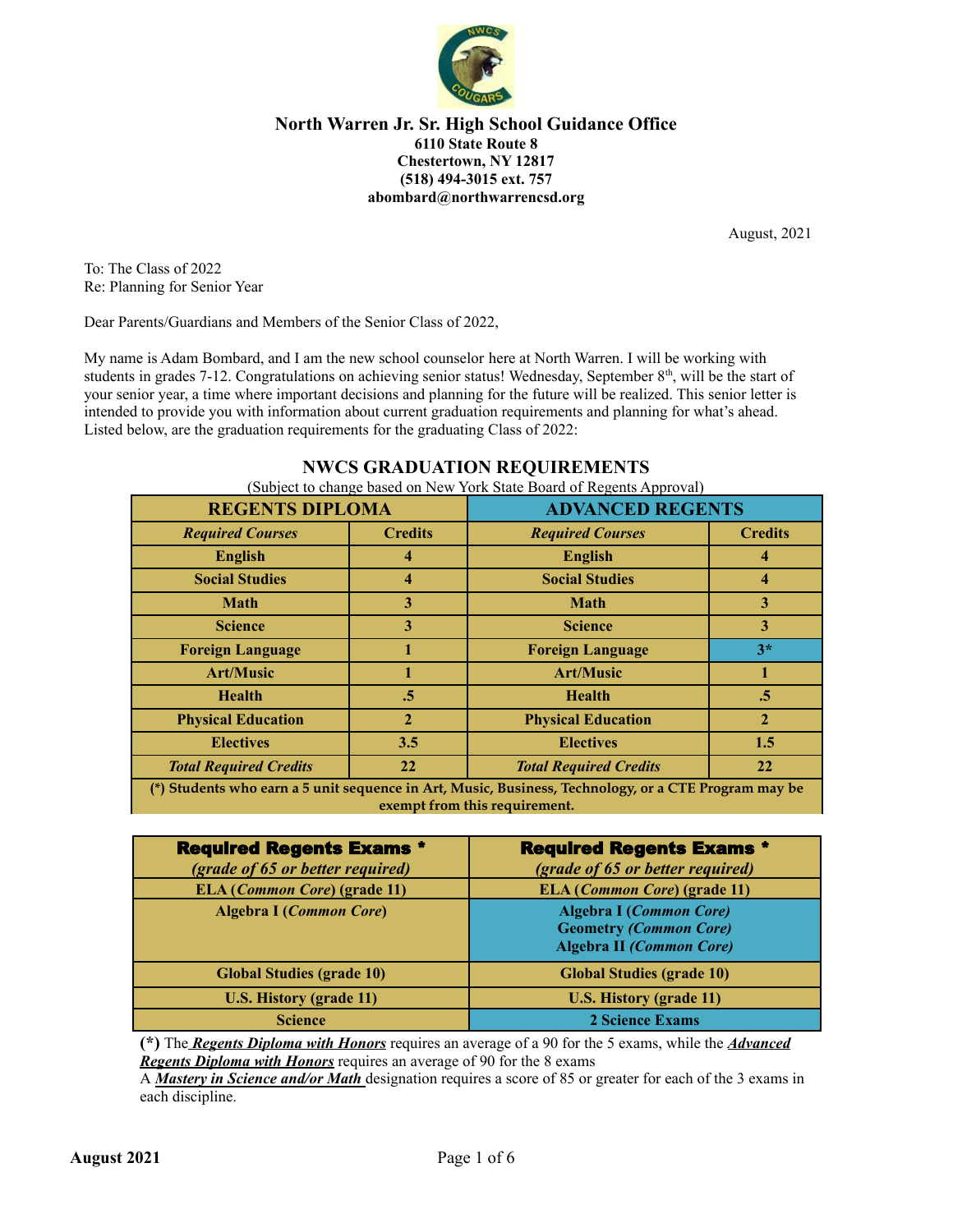

### **Class of 2022 Key Dates to Remember for College & Career Preparation**

| Date(s)                       | Activity                                                                                    |
|-------------------------------|---------------------------------------------------------------------------------------------|
| September - June              | Senior Seminar - College, Career and Life Preparation timelines and related activities will |
|                               | be covered with all class of 2021 members.                                                  |
| <b>August</b> – December 2021 | ACT and/or SAT Testing. Seniors should take their ACT or SAT no later than December of      |
|                               | this year.                                                                                  |
| <b>September - November</b>   | College Fairs (virtual) sponsored by NACAC                                                  |
|                               | Register for one or more at: https://virtualcollegefairs.org/events                         |
| September - December          | College visits – To tour over 600 college campus locations:                                 |
|                               | https://www.youvisit.com/collegesearch/                                                     |
| October 19th                  | The ASVAB will be offered to North Warren students at 8:00 a.m. on Tuesday, October         |
|                               | $19th$ .                                                                                    |
| <b>October (Date TBD)</b>     | College Financial Aid Night & Workshop - 6:00 pm in the NWCS High School Library            |
|                               | (May be offered in virtual format, COVID-19 dependent)                                      |
| October (Date TBD)            | SUNY Adirondack Free / Instant Admission Workshop - Senior Seminar                          |
| November 1 <sup>st</sup>      | Deadline for ROTC Scholarships                                                              |
| December 1 <sup>st</sup>      | Deadline for submission of application materials to Guidance for sending to 4-year          |
|                               | colleges. (www.suny.edu/student, www.commonapp.org)                                         |
| <b>February 2021</b>          | 7-Semester Transcripts with Final Class Rank / GPA will be provided                         |
| <b>June 2022</b>              | Class of 2022 Graduation!                                                                   |

# **Some Thoughts for Consideration for Senior Year Planning**

- 1. **Importance of deadlines -** Please remember to complete your application two weeks prior to the college's posted deadline, and no later than December 1<sup>st</sup>. Some colleges use deadlines, while others accept a specific number that once reached will result in no one else being accepted (rolling admission). Whether a Deadline or Rolling Admission, it's a good idea to begin submitting your applications as soon as possible, starting in September.
- 2. **How many colleges should you apply to?** It's not a bad idea to consider applying to five: one "reach" school (chance of acceptance); three target schools (GPA and SAT/ACT meet requirements); and one "safe" school (GPA and SAT/ACT scores are above the requirements).
- 3. **Applications** College applications can be completed online.
	- **Common Application:** <https://www.commonapp.org/apply> (over 900 public & private 4-year colleges use this same application.)
	- **SUNY Online Application:** [www.suny.edu/student](http://www.suny.edu/student) (can be used to apply to all New York State 2 and 4 year colleges)
	- **College Specific Applications:** Located on college websites, sometimes have no application fee.
- 4. **Early Action vs**. **Early Decision** If you want an answer as soon as possible regarding your acceptance, these are good options. However, **Early Decision is binding**, which means you should be absolutely sure you wish to attend the school you are applying to before using this option!
- 5. **Senior Year Schedule –** It is important to remember that colleges are interested in seeing the level of academic rigor that you've chosen to take this year. Many final college acceptances in June will be contingent on completing every course you are scheduled for during your senior year.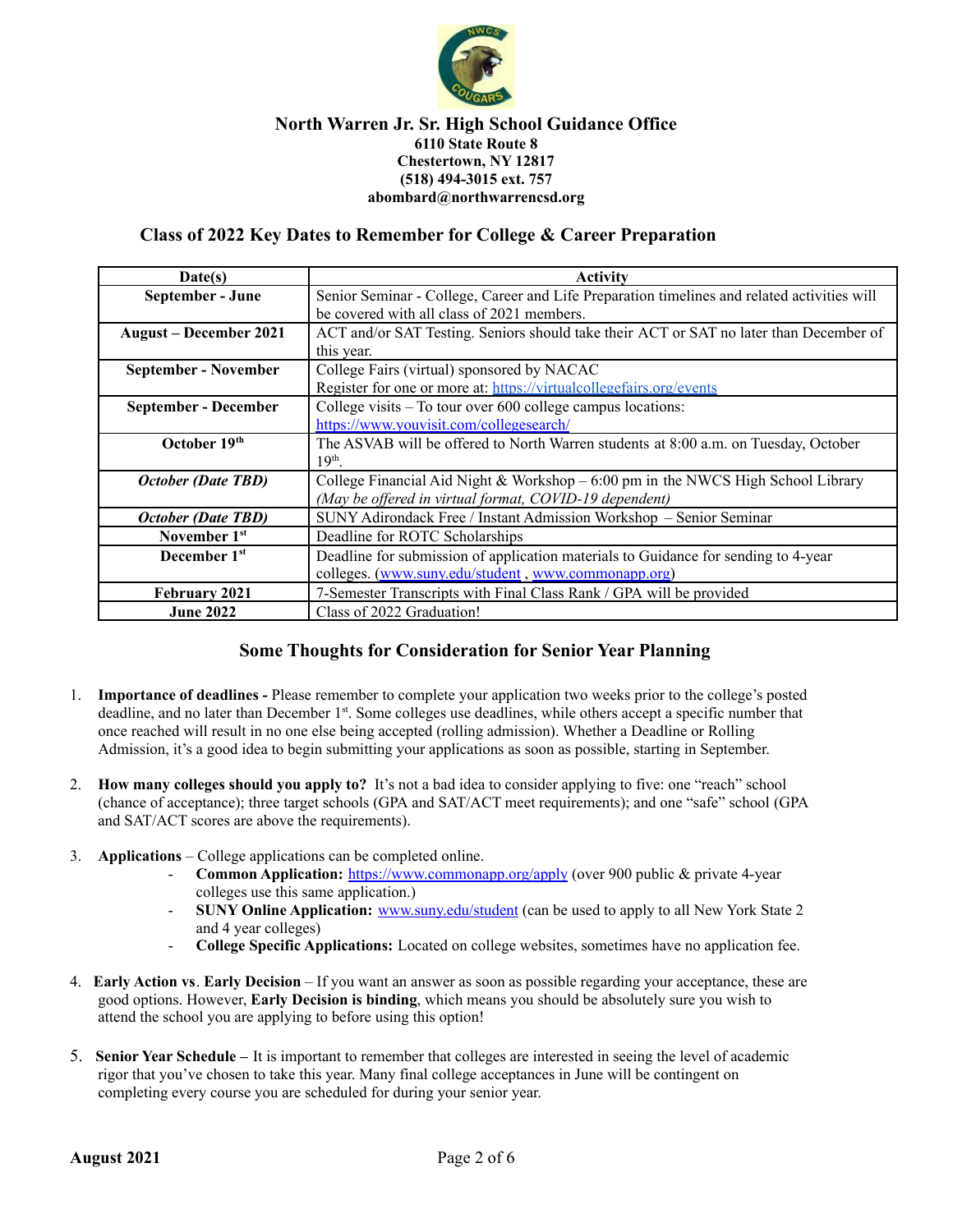

- 6. **GPA** Keep in mind that your Grade Point Average is only cumulative for  $9<sup>th</sup>$ ,  $10<sup>th</sup>$ , and  $11<sup>th</sup>$  grades. It is **this** GPA that a college will consider, along with SAT scores, academic transcripts, activities accomplished, and letters of recommendation. (A final 7-Semester ranking will take place in February.)
- 7. **SAT/ACT** The 2021-2022 test dates and registration deadlines are listed below. Seniors who decide to take one or both exams, should plan to test no later than December.

**SAT Registration:** <https://collegereadiness.collegeboard.org/sat> **ACT Registration:** [www.act.org](http://www.actstudent.org)

- 8. **Letters of recommendation** (required for 4-year colleges)
	- a. Two teachers Please use Request for Letter of Recommendation form
	- b. Counselor Complete your senior profile and return it to the Guidance Office
- 9. **Senior Profile –** Personal reflections, comments and activities that highlight the unique and special person that you are. This form will be given to seniors in their Senior Folders in September, and will be used by Mr. Bombard as input to your final letters of recommendation.
- 10. **Transcript Addendum** A current copy will be provided to all seniors for review in September. Students should update their addendum and return it to the Guidance Office. This completed form, along with your academic transcript and counselor / teacher letters of recommendation will be sent to all colleges that you apply to. It is often extracurricular and community activities, along with community service that differentiate college applicants from their competition. **Be sure to review your list and ensure that we have an updated one in Guidance!**
- 11. **Financial Aid** Please plan on attending the financial aid night in the high school library on Wednesday, October 21<sup>st</sup>. Learn about the current application process and how the FAFSA, CSS Profile, TAP application and FSA ID are necessary for your aid package.
- 12. **Scholarships** There are many scholarships available for students attending college. Some websites for scholarship opportunities include, [www.fastweb.com](http://www.fastweb.com), [www.fafsa.ed.gov](http://www.fafsa.ed.gov), [www.finaid.or](http://www.finaid.org)g. Also be sure to check the Senior Seminar Google Classroom link for updates.
	- **Most importantly, spend time on our school guidance website for local scholarships:** <http://northwarren.k12.ny.us/Guidance/Docs/NWScholarships.pdf> Finally, we will work on the **North Warren Community Scholarship Fund** applications in April, which can qualify members of the Class of 2022 for over \$15,000 worth of scholarships provided by our generous North Warren community. **Scholarships received by the Class of 2021 totaled over \$58,000!**

13. **Community Service** - Giving back to our community builds better relationships, higher self-esteem and an improved culture overall. As a job preparation and self-discovery experience, community service opportunities can benefit you greatly. The North Warren community service graduation requirement is a total of 20 service hours over a period of four years, which will be recorded both on your transcript and transcript addendum.

14. **Military Academies & ROTC** – Be aware of the deadline to submit scholarship applications!

15. **College Visits** – Throughout the year, look for weekly announcements on the colleges that will be visiting North Warren High School. Many will be taking place during Senior Seminar. This is a great opportunity to meet with representatives from schools and learn about programs offered there.

16. **Career Exploration** – Always take the opportunity to learn more about YOU in terms of your skills, abilities and values as they relate to the world of work. Please take the time to use the Choices 360 program (included at the end of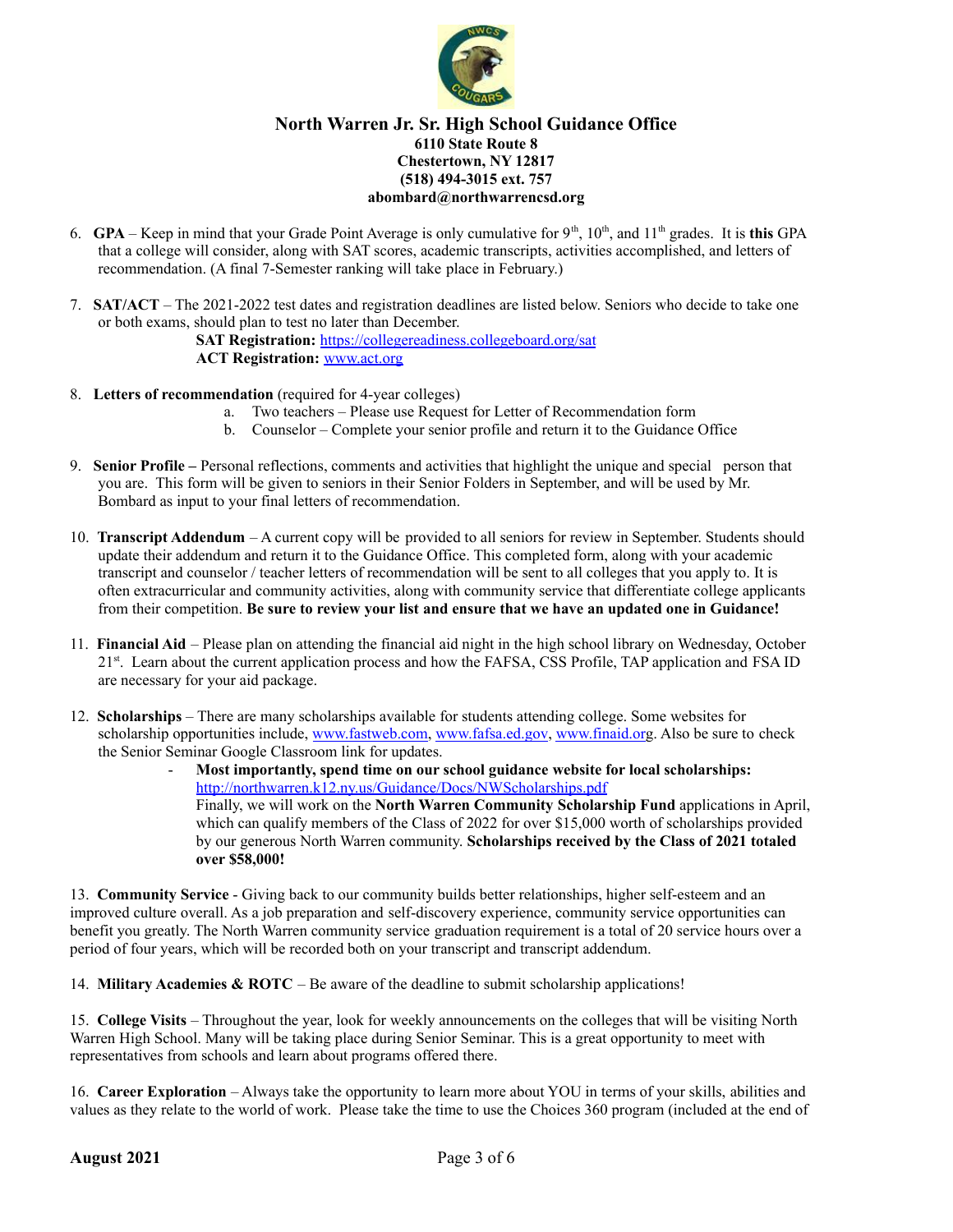

this letter), and take a look at the http://www.asvabprogram.com/ website for access to some great resources. The ASVAB is planned to take place on Tuesday, October 19<sup>th</sup> 2021.

# **SAT & ACT College Admissions Tests**

Many private and SUNY colleges have temporarily waived the SAT/ACT testing requirements for admission for the Fall 2022 and Spring 2023 semesters. Test scores may still be required for admission to some colleges and specific programs, for consideration for some scholarships, and for NCAA eligibility for Division I athletes. The 2021–2022 SAT and ACT test dates and registration deadlines are listed below. Students should keep in mind that in order to meet application deadlines for 4 year colleges, **seniors should test no later than December.**

SAT Registration: <https://collegereadiness.collegeboard.org/sat>

ACT Registration: [www.act.org](http://www.actstudent.org)

If you need help registering for either exam, please see Mr. Bombard for assistance. Please be aware that a digital photo must be uploaded as part of the registration process for test security. *(The school code for NWCS is 331365)*

|                  |                              | <b>SAT</b>                                                                |         |
|------------------|------------------------------|---------------------------------------------------------------------------|---------|
| <b>Test Date</b> | <b>Registration Deadline</b> | <b>Late Registration Deadline*</b>                                        | Fee     |
| $8 - 28 - 21$    | $7 - 30 - 21$                | $8 - 17 - 21$                                                             |         |
| $10 - 2 - 21$    | $9 - 3 - 21$                 | $9 - 21 - 21$                                                             |         |
| $11-6-21$        | $10 - 8 - 21$                | $10-26-21$                                                                |         |
| $12 - 4 - 21$    | $11-4-21$                    | $11 - 23 - 21$                                                            | \$55.00 |
| $3 - 12 - 22$    | $2 - 11 - 22$                | $3 - 1 - 22$                                                              |         |
| $5 - 7 - 22$     | $4 - 8 - 22$                 | $4 - 26 - 22$                                                             |         |
| $6 - 4 - 22$     | $5 - 5 - 22$                 | $5 - 25 - 22$                                                             |         |
|                  |                              | *A late or registration change fee of \$30.00 applies after the deadline. |         |

| <b>ACT</b>       |                              |                                                                           |                        |
|------------------|------------------------------|---------------------------------------------------------------------------|------------------------|
| <b>Test Date</b> | <b>Registration Deadline</b> | <b>Late Registration Deadline*</b>                                        | Fee                    |
| $9 - 11 - 21$    | $8 - 6 - 21$                 | $8-20-21$                                                                 |                        |
| $10-23-21$       | $9 - 17 - 21$                | $10-1-21$                                                                 | \$60.00 (No Writing)   |
| $12 - 11 - 21$   | $11 - 5 - 21$                | $11 - 19 - 21$                                                            |                        |
| $2 - 12 - 22$    | $1 - 7 - 22$                 | $1 - 21 - 22$                                                             |                        |
| $4 - 2 - 22$     | $2 - 25 - 22$                | $3 - 11 - 22$                                                             | \$85.00 (With Writing) |
| $6 - 11 - 22$    | $5 - 6 - 22$                 | $5 - 20 - 22$                                                             |                        |
| $7 - 16 - 22$    | $6 - 17 - 22$                | $6 - 24 - 22$                                                             |                        |
|                  |                              | *A late or registration change fee of \$40.00 applies after the deadline. |                        |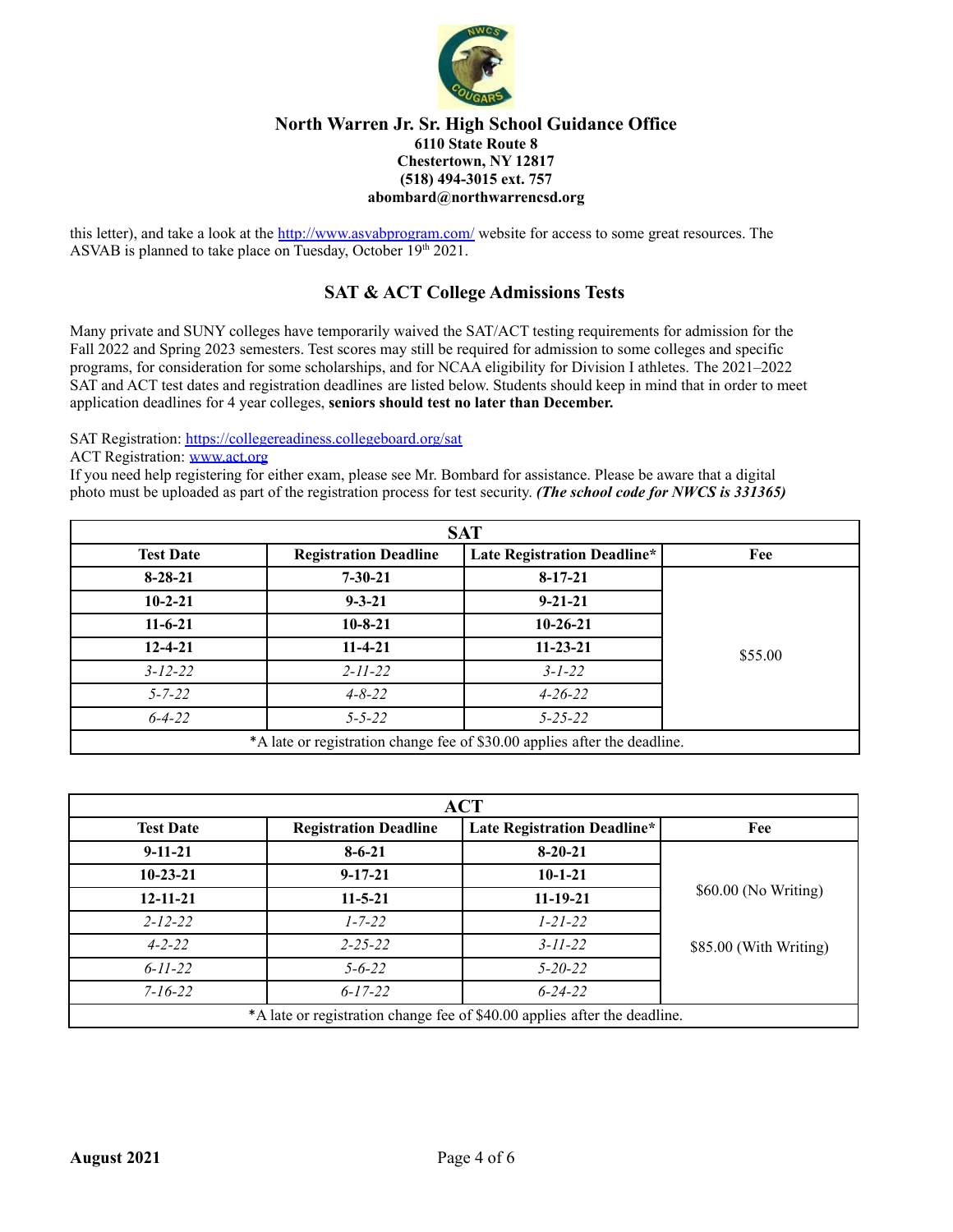

## **Resources for College and Career Exploration and Financial Aid and Scholarships**

| <b>College &amp; Career Exploration</b>                                                                                                                                                                         | <b>Financial Aid &amp; Scholarships</b>                                                 |
|-----------------------------------------------------------------------------------------------------------------------------------------------------------------------------------------------------------------|-----------------------------------------------------------------------------------------|
| https://www.choices360.com<br>To access your student account, the Username is your<br>4-digit lunch code, followed by your last name (i.e.<br>9999smith) and the Password is the one you've already<br>created. | www.fastweb.com<br>Find scholarships that match your goals and career plan.             |
| https://www.guidancedirect.com<br>To access your student account, follow the instructions<br>below.                                                                                                             | www.finaid.org<br>Find information on various types of financial aid.                   |
| https://www.suny.edu/attend/find-a-suny-program<br>Research SUNY colleges in NYS.                                                                                                                               | www.fafsa.ed.gov<br>Fill out the FAFSA to apply for federal and state financial<br>aid. |
| https://www.nycolleges.org<br>Research private colleges in NYS.                                                                                                                                                 | https://collegecost.ed.gov<br>Calculate the cost of college.                            |

Your senior year will be a time of exciting planning and decision making for your future! I would like to encourage all students and parents to feel free to contact me with any questions that you may have, in order to get the most out of this experience that you can. If you have any questions or concerns, please contact me at 494-3015 ext. 752, or via email at [abombard@northwarrencsd.org](mailto:abombard@northwarrencsd.org). It is my hope that you enjoy what is left of summer, and are getting ready for a great year ahead! I look forward to working with you in September!

Sincerely,

Adam Bombard 7-12 School Counselor